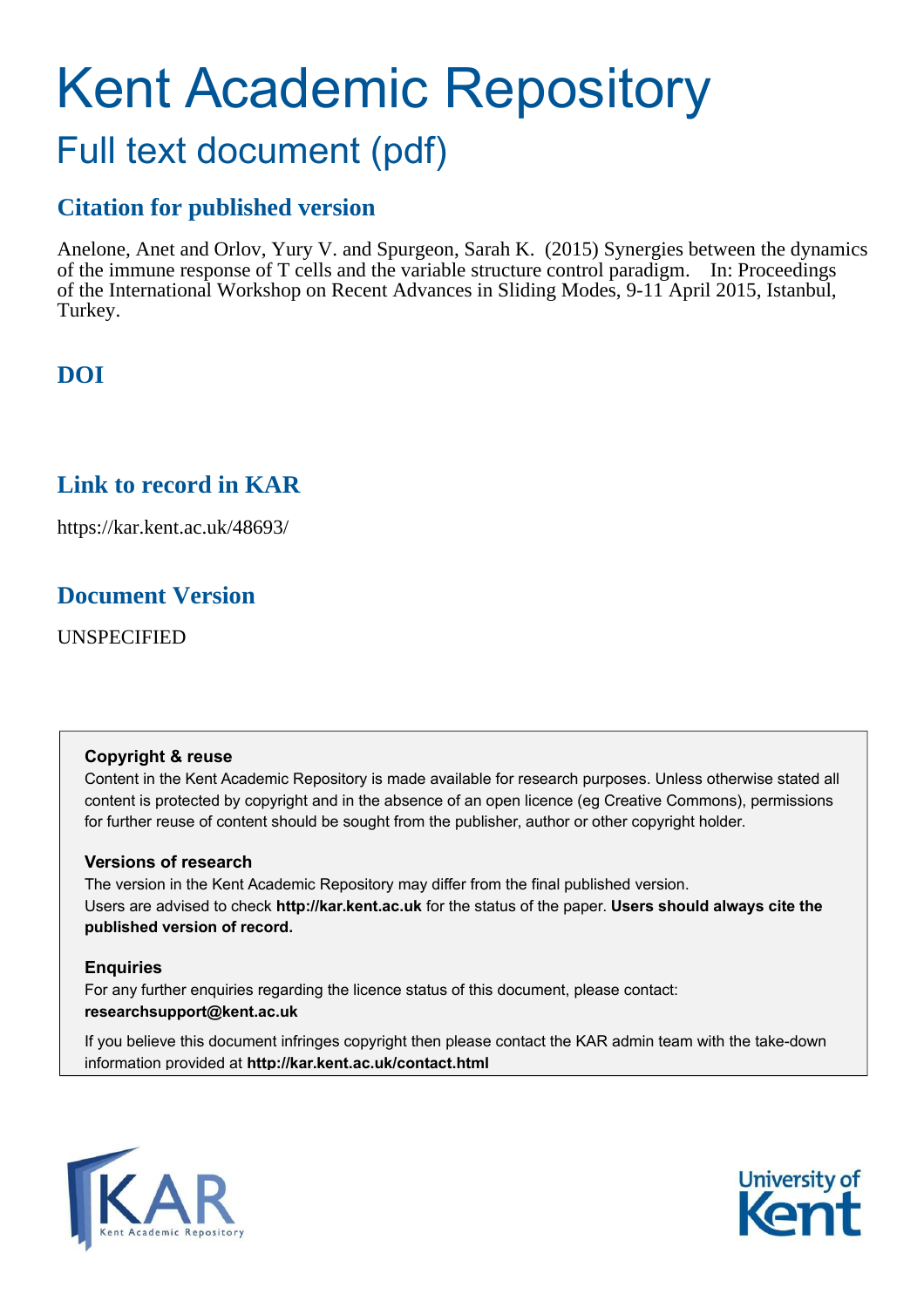## Synergies between the dynamics of the immune response of T cells and the variable structure control paradigm

Anet J. N. Anelone, Yury Orlov, Sarah K. Spurgeon

*Abstract*— This paper argues that strong synergies exist between the Variable Structure Control (VSC) paradigm and the dynamical behaviour of the immune response of T cells following vigorous infection. Sharp changes in T cell population kinetics in response to an infection have been revealed by experimental studies. Striking similarities are shown to exist between the phase portrait of a classical VSCS and the phase portrait of an accurate model of the T cell response with an on/off activation function. The robustness properties of the T cell response dynamics described in current experimental and mathematical studies are evaluated using Lyapanov stability theory and numerical simulations. The findings demonstrate that the T cell dynamics following vigorous infection behave as a closed-loop system under variable structure control. This control law effectively determines the immunological control structure and the metabolic energy regime required to ensure that the dynamics of the responding T cells maintain a healthy state. The VSC paradigm thus provides a mechanism to understand the transition from health to disease.

#### I. INTRODUCTION

The immune response of T cells is a major immunological dynamic which opposes the progression of a bacterial or viral infection [4], [17]. The T cell itself is a type of lymphocyte (white blood cell) which mainly develops in the thymus and circulates in the blood and lymph [6], [5]. It is characterized by a unique antigen specific T-cell receptor (TCR) on the cell surface. The T cell population consists of different subtypes classified according to their immunological functions and phenotypes. For instance, CD8+ cytotoxic T cells respond typically to viral antigen and kill infected cells. Kinetic analysis in experimental studies of the T cell response following vigorous infection has provided accurate data on the time evolution of the population of responding T cells [6], [17]. Fundamentally, following activation of a small number of T cells by the pathogen, T cells rapidly proliferate at the maximum expansion rate. During this expansion phase, the infection may be removed. The expansion is suddenly ceased after some days and the number of activated T cells is drastically reduced. During this decay, or contraction phase, a small number of activated T cells become memory T cells. It follows that the population dynamic of the T cell response exhibits step-like changes between immunological dynamics which enhance or inhibit the immune response [6], [12], [17].

Various mathematical functions have been constructed to model the immunological mechanisms which underpin the dynamical behaviour of T cells responding to infection [3], [5], [10]. Different modelling approaches utilize a linear state feedback, a Michaelis-Menten function or other nonlinear versions of functional responses appearing in ecological models. They imply an immune activation which depends on the concentration of the pathogen [3], [5], [10]. These candidate immune response functions are not entirely appropriate because the population dynamic of T cells following vigorous infection does not entirely depend on the pathogen dynamic [4], [5], [17]. Further, the responses obtained are not fully in accordance with experimental observation because the corresponding stability and performance characteristics of the immune response are not robust to perturbations in biological rates and to model uncertainty [1], [5], [17]. However, modelling the T cell response using an on/off activation function such as in [1], [5] or a combination of feedback mechanisms such as in [4], [12] achieve a close match with experimental data. Importantly, neither changes in the initial number of responding T cells nor changes in biological rates associated with phenomenological factors perturb the qualitative behaviour of the system as is observed in practice. Therefore, models of the T cell response which switch replicate the robustness seen in experimental studies [4], [17], [18].

The motivation of this paper is to provide an analytical framework to evaluate the population dynamics of the T cell response using the VSC paradigm to further understand the switching mechanism occurring during the immune response. The novelty resides in the fact that the findings demonstrate the notion of the T cell dynamics following infection as a biological system which is a closed-loop system including a robust VSC law. This control law effectively determines the immunological control structure during the expansion and contraction phase and the metabolic energy regime required to ensure that the dynamics of the responding T cells maintain a healthy state [5], [17]. The VSC paradigm thus provides a mechanism to understand the transition from health to disease.

The paper is organised as follows: the fundamentals of variable structure control theory are revisited in Section 2. Section 3 presents the significant similarities between VSCS and the T cell response following vigorous infection using a mathematical model which has been validated by experimental data. Finally, a robustness analysis is conducted in Section 4 to assess the performance of the proposed immunological control law.

A. J. N. Anelone, Y. Orlov and S. K. Spurgeon are from the School of Engineering and Digital Arts, University of Kent, Canterbury, Kent CT2 7NT, UK ajna5@kent.ac.uk, yorlov@cicese.mx, S.K.Spurgeon@kent.ac.uk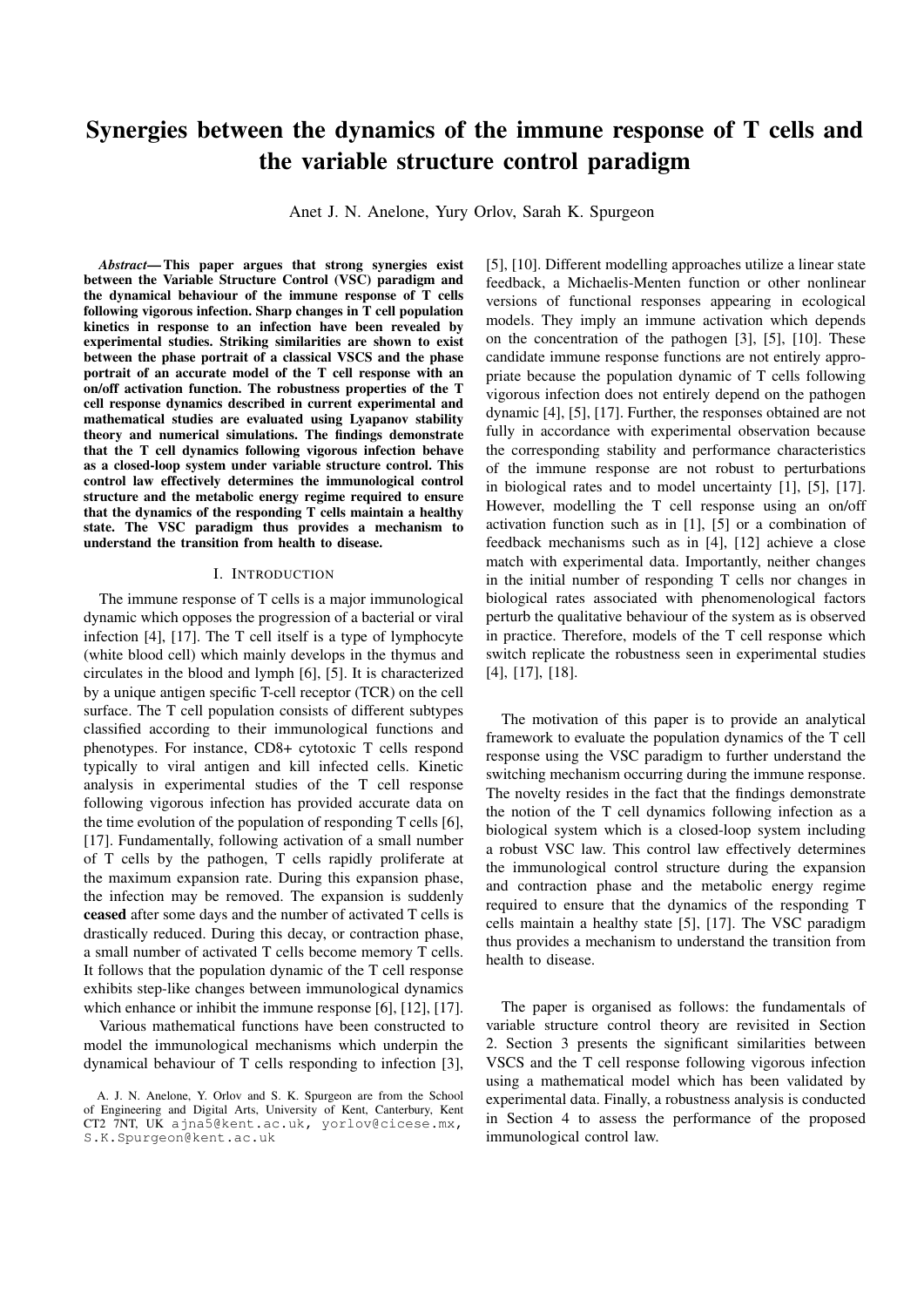#### II. PHILOSOPHY OF VARIABLE STRUCTURE CONTROL

The philosophy and characteristics of the VSC paradigm are reviewed using the classical example of the second order oscillatory system from [14] given as follows:

$$
\frac{d^2y}{dt} - \xi \frac{dy}{dt} + uy = 0\tag{1}
$$

where  $\xi$  is a constant and  $u$  is the chosen control action. Consider a fixed structure design where the control gain is set to:

$$
u = k \tag{2}
$$

and the constant parameter *k* is a positive or a negative scalar. The phase portrait of the system (1) with the control (2) reveals that this strategy produces unstable dynamics and the desired stable motion of the system trajectories towards the equilibrium located at the origin is not exhibited as shown in Figure 1.



Fig. 1. Trajectories of the oscillator system with positive gain  $k = 1$  and a negative gain  $k = -1$ .  $y(0) = 2$ ;  $\frac{y(0)}{dt} = 0$  and  $\xi = 1$ .

In contrast to this fixed structure design, the basic philosophy of VSC consists in formulating a decision rule to switch between different control structures to achieve stable dynamics and performance requirements [14]. A VSC law for the system (1) is constructed by combining a positive and a negative gain using the switching function  $s(y(t), \frac{dy(t)}{dt})$  as follows:

$$
u = \begin{cases} \alpha & \text{if } y(t)s(y(t), \frac{dy(t)}{dt}) > 0\\ -\alpha & \text{if } y(t)s(y(t), \frac{dy(t)}{dt}) < 0 \end{cases} \tag{3}
$$

$$
s(y(t), \frac{dy(t)}{dt}) = cy(t) + \frac{dy(t)}{dt}
$$
 (4)

where  $\alpha$  is the chosen controller gain and  $0 < c < \lambda$  is a positive scalar designed using the stable poles of the system (1).  $\lambda$  is expressed as:

$$
\lambda = \frac{\xi}{2} - \left(\frac{\xi^2}{4} + \alpha\right)^{\frac{1}{2}}\tag{5}
$$

The example of the VSC law (3) applied to the system (1) highlights the significant advantages of allowing the control structure to change during the operation of the system [14], [8]. Although neither the positive nor the negative control

gain alone could produce stable dynamics, an asymptotically stable motion towards the origin is achieved using the VSC (3) which effectively switches between suitable parts of the trajectories of the composite control structures, see Figure 2. Therefore, the application of a switched control mechanism has engendered a new system property i.e asymptotic stability which is not present in either of the single structure control designs alone. As observed in Figure 2, the system attains a sliding mode whereby it is forced to remain on the switching surface (4).



Fig. 2. Trajectories of the oscillator system under a VSC law.  $y(0) =$  $2, \frac{y(0)}{dt} = 0$ ,  $\alpha = 1$  and  $c = .5$ 

The dynamical behaviour of this VSC is determined by the chosen formulation of the switching logic. The value of the parameter  $c$  of the switching function  $(4)$  determines the stability and the performance of the system (1) in the sliding mode as in [14]. The control gain  $\alpha$  is tuned to satisfy the reachability condition which will determine when the sliding mode is reached. Perhaps most importantly, the desired stability and performance of the system are maintained despite variations in parameter values which are matched once the sliding mode is attained. This highlights the ability of the VSC paradigm to achieve robust stability and performance in the presence of uncertainty and disturbances [8], [13], [14]. Collectively, the features of VSC provide several benefits and motivate the use of the VSC paradigm in various applications from engineering. These include power electronics and robotics, and most recently assist the study of the robust switched control processes that naturally occur within biology [2], [3].

#### III. THE IMMUNE RESPONSE OF T CELLS BEHAVES AS A SWITCHED CONTROL SYSTEM

This section argues that experimental studies along with mathematical investigations of the population dynamics of the immune response of T cells [5], [6], [17] present compelling evidence of the similarities between the dynamical behaviour and features of VSCS [8], [14] and those of the antigen specific T cell response.

#### *A. Modelling the immune response of T cells*

A second order model of the T cell response to vigorous infection has been established in the immunological literature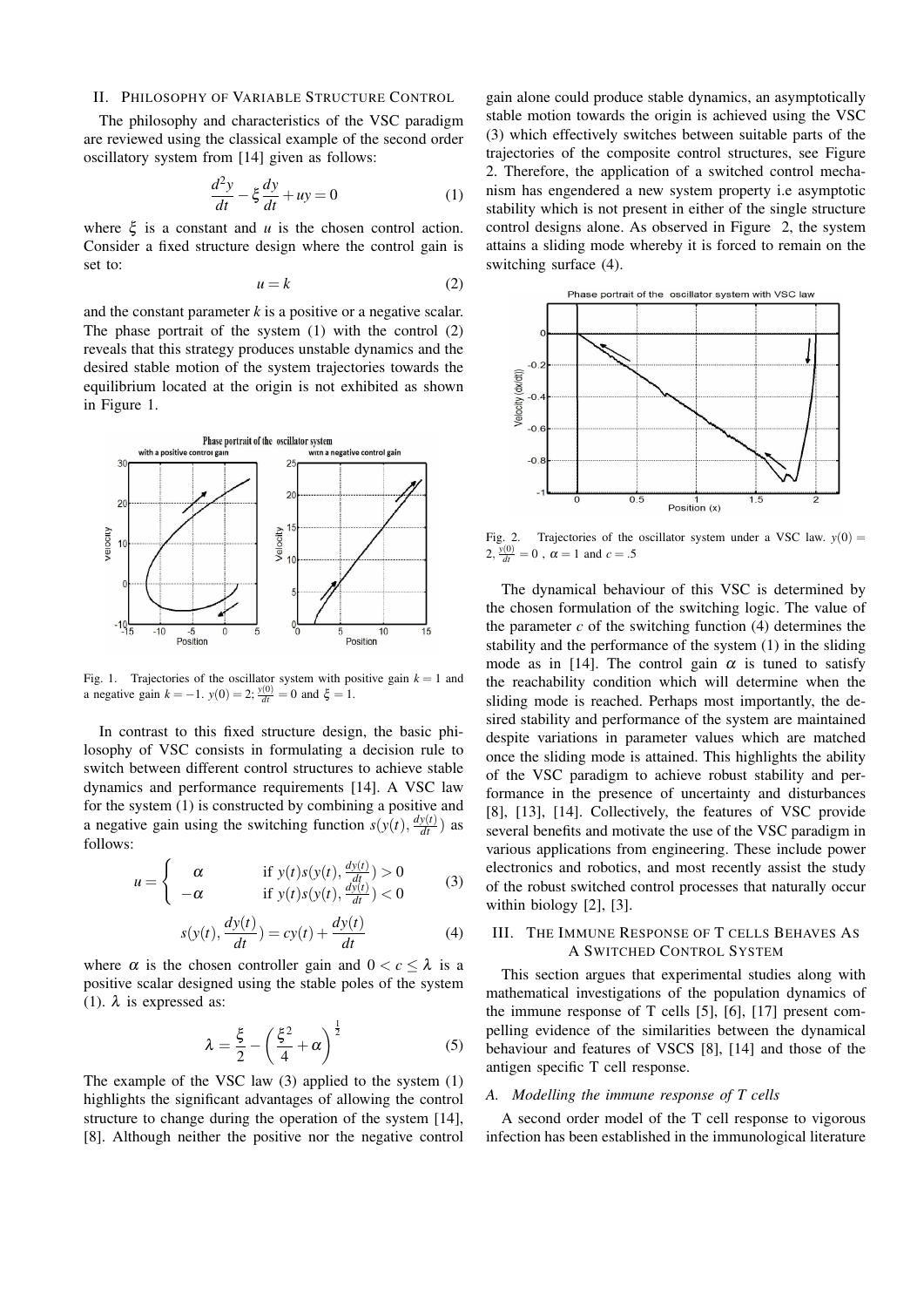as the *program T cell response model* [4], [5], [12]. The state variables  $A \ge 0$  and  $M \ge 0$  represent the population dynamics of activated and memory T cells respectively. This model is considered here instead of higher order models both for ease of exposition but also because modelling of immunological dynamics has demonstrated that it fits experimental data on the T cell population kinetics of different viral and bacterial infections with 95% confidence [6], [5]. The corresponding dynamical equations are given by:

$$
\frac{dA}{dt} = \mathcal{F}(t)\rho A - (1 - \mathcal{F}(t))(d_A + m)A
$$
\n
$$
\frac{dM}{dt} = mA(1 - \mathcal{F}(t)) - d_M M
$$
\n(6)

where  $\rho$  and  $d_A$  are the proliferation and death rate of activated T cells.  $d_M$  is the death rate of memory T cells and *m* is the rate at which activated T cells become memory T cells. This piecewise linear model of the immune response of T cells incorporates a time based on/off activation function  $\mathscr{F}(t)$  defined by:

$$
\mathcal{F}(t) = 1 \quad \text{if} \quad t_{on} \le t \le t_{off}
$$

$$
\mathcal{F}(t) = 0 \qquad \text{otherwise} \tag{7}
$$

where experimental records have provided *ton* as the time (in days) at which the number of activated T cells starts to increase to combat the infection whilst  $t_{off}$  is the time (in days) at which the decay of the population of activated T cells is enforced post infection [6], [17], [18].

#### *B. A VSC perspective*

The VSC viewpoint on modelling the dynamics of the immune response of T cells implies that there exists an inherent immunological switching logic associated with  $\mathcal{F}(t)$ which governs the response of the T cells. Early work has argued that changes in the population dynamics of T cells post infection are orchestrated by an intrinsic time based autonomous program [4], [5], [6]. However, recent experimental and mathematical publications in immunology suggest that changes in the population dynamics of T cells after infection are the result of interactions between different immunological feedback mechanisms which increase or decrease the population size of responding T cells [4], [12], [17], [18]. The immunological dynamics involved in this inherent switching rule are still the topic of active research [17], [18]. The model (6) can be rewritten from the VSC perspective

$$
\begin{array}{rcl}\n\frac{dA}{dt} & = & u_A(t) & (8) \\
\frac{dM}{dt} & = & u_M(t) - d_M M\n\end{array}
$$

where the immunological feedback control is determined by a switching function  $\mathcal{F}(t)$  which defines the control as follows:

$$
u_A(t) = \begin{cases} \rho A & \text{if } \mathscr{F}(t) = 1 \\ -(d_A + m)A & \text{if } \mathscr{F}(t) = 0 \end{cases}
$$
(9)

$$
u_M(t) = \begin{cases} 0 & \text{if } \mathcal{F}(t) = 1 \\ mA & \text{if } \mathcal{F}(t) = 0 \end{cases}
$$
 (10)

It should be noted that as a biological system, the state variables (6) and (8) are only meaningful when they are nonnegative. Also, parameters of the system are always positive because they represent biological rates. Consequently, the trajectories of this system evolve in the positive quadrant of the phase portrait as in [12]. The Jacobian of (8) is:

$$
J = \begin{pmatrix} \mathcal{F}(t)(\rho + d_A + m) - (d_A + m) & 0 \\ m(1 - \mathcal{F}(t)) & -d_M \end{pmatrix}
$$
 (11)

From (11) with  $\mathcal{F}(t) = 1$ , the system has an unstable trivial equilibrium  $A_{ss0} = 0$ ,  $M_{ss0} = 0$  with poles at  $\rho$  and  $-d_M$ . Consequently, the system exhibits an exponential proliferation of activated T cells. The phase portrait of the system shown in Figure 3 during the expansion phase depicts an unstable positive feedback with motion of the trajectories away from the origin. This motion is desirable from the perspective of immunity because it enables the trajectories to leave the low steady-state population and ensures the initial increase in the number of activated T cells required to respond to infection [1], [17], [18]. During the contraction phase where  $\mathcal{F}(t) = 0$ , the immunological control structure enforces decay of the activated T cells and the generation of memory T cells is imposed on the system. As a result, the corresponding trivial equilibrium acquires stable poles located at  $-(d_A + m)$  and  $-d_M$ . The stable dynamics of the contraction and memory phase are illustrated in the phase portrait shown in Figure 3.



Fig. 3. Phase portrait of the trajectories of the T cell population dynamic with positive and negative feedback

It is clear that the different immunological structures have different properties and induce different population dynamics, see Figure 3. Individually, each feedback structure is inappropriate to reproduce the T cell response observed post infection. Therefore, without a suitable switching mechanism between these different immunological feedback structures, the population dynamic of the T cell response is not consistent with experimental data. Hence, models of the T cell response dynamics which do not incorporate switching behaviour are unable to replicate the dynamic behaviour observed in practice [4], [5], [10], [12].

Using the time based on/off activation function  $\mathcal{F}(t)$ , a switched control system is defined which enables the system to exhibit appropriate immunological feedback control.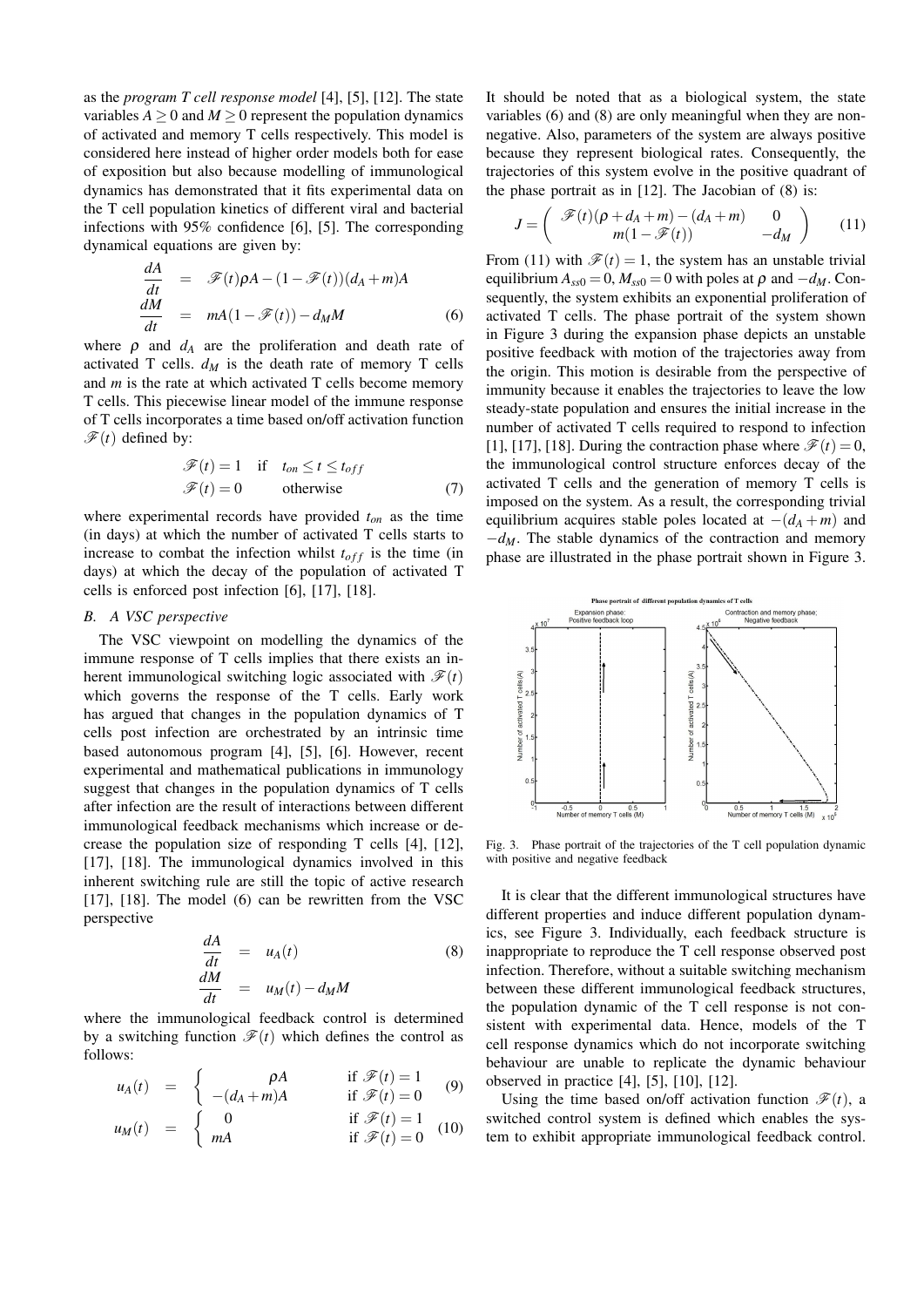Figure 4 shows the resulting phase portrait which reveals that changes in the T cell population dynamic from the expansion phase to the contraction phase is underpinned by a sharp switching from a positive to a negative feedback. This matches the results obtained in [3], [4], [10].



Fig. 4. Phase portrait of the trajectories of the system with a time based on/off activation function

Furthermore, the phase portrait in Figure 4 demonstrates striking similarities between the stable motion of the trajectories of the T cell immune response towards the origin and the stable trajectories produced by classical VSCS, see Figure 2 and [8], [13], [14].

The output dynamics of (6) shown in Figure 5 are consistent with experimental data [5], [17], [18]. Hence, the population dynamic of the T cell response following vigorous infection can be interpreted as an immunological system which incorporates an inherent VSC law.

#### IV. ROBUSTNESS ANALYSIS

In VSC, the robustness properties of the control law are a fundamentally important feature which guarantee the stability and the desired performance in the presence of uncertainty and disturbances [8], [13], [14]. The robustness of a VSC is underpinned by the choice of the switching function and the control gain because they provide some invariance properties with respect to changes in parameter values and modelling uncertainty [8], [13].

Various experimental studies along with mathematical work on the kinetics of the T cell response have demonstrated that it is not affected by a number of biological factors such as changes in the phenotype of T cells, the initial number of responding T cells, the duration of the expansion phase, changes in biological rates and changes in the biological environment [5], [17], [18].

In this section, the stability and performance of the model presented in (8) is evaluated in the presence of biologically realistic variations in parameter values and modelling uncertainty to support the evidence of the robustness properties of the population dynamic of T cells following vigorous infection presented in experimental findings [5], [17], [18].

Considering the nominal system representations (6) and (8), an uncertain system is constructed using experimental data on the kinetics of the immune response of memory T



Fig. 5. Simulation of the immune response dynamics with an on/off switching function. Matching experimental data on the time course of the population dynamics of specific CD8+ T cells after LCMV infection [5]. *A*(0) = 445, *M*(0) = 0, <sup>ρ</sup> = 1.90day−<sup>1</sup> , *d<sup>A</sup>* = 0.395day−<sup>1</sup> , *m* = 0.019day−<sup>1</sup>  $t_{on} = 1.93$  day;  $t_{off} = 7.91$ *day* 

cells following a high dose viral infection as reported in [1], [17]. The corresponding dynamical equations are given as follows

$$
\frac{dA}{dt} = \mathcal{F}(t)(\rho A + a_M M) - (1 - \mathcal{F}(t))(d_A + m)A + d_u
$$
\n
$$
\frac{dM}{dt} = mA(1 - \mathcal{F}(t)) - d_M M - \mathcal{F}(t)a_M M \qquad (12)
$$

where  $a_M$  is the activation rate of memory T cells and  $d<sub>u</sub>$  is a parameter accounting for biological perturbations influencing the population dynamic of activated T cells. The uncertain system (12) is chosen for the robustness analysis because it models a realistic immunological scenario in which the infection with a high viral load perturbs a number of biological rates and the timings of the inherent immunological switching mechanism [1], [17].

#### *A. Stability analysis*

A comparative analysis of the nominal and the uncertain models of the dynamics of the T cell response is conducted by considering a Lyapunov analysis as is frequently used to investigate the stability of VSC designed for engineering systems [8], [11], [14]. From Lyapanov stability theory, if a positive definite function *V* can be constructed using an algebraic combination of the state variables of the system, the equilibrium of interest is asymptotically stable if the corresponding derivative is a negative definite function of the state variables of the system [11]. Let  $V(A, M)$  be a Lyapanov function candidate for the T cell response

$$
V(A,M) = A+M \tag{13}
$$

where the state variables  $A \geq 0$  and  $M \geq 0$  are always nonnegative because they represent the variation over time of cell numbers in the spleen [1], [5]. As a result,  $V(A, M)$  is positive definite as required. The temporal derivative of (13) for the nominal system is given by

$$
\frac{dV(A,M)}{dt} = \mathscr{F}(t)(\rho + d_A)A - d_A A - d_M M \quad (14)
$$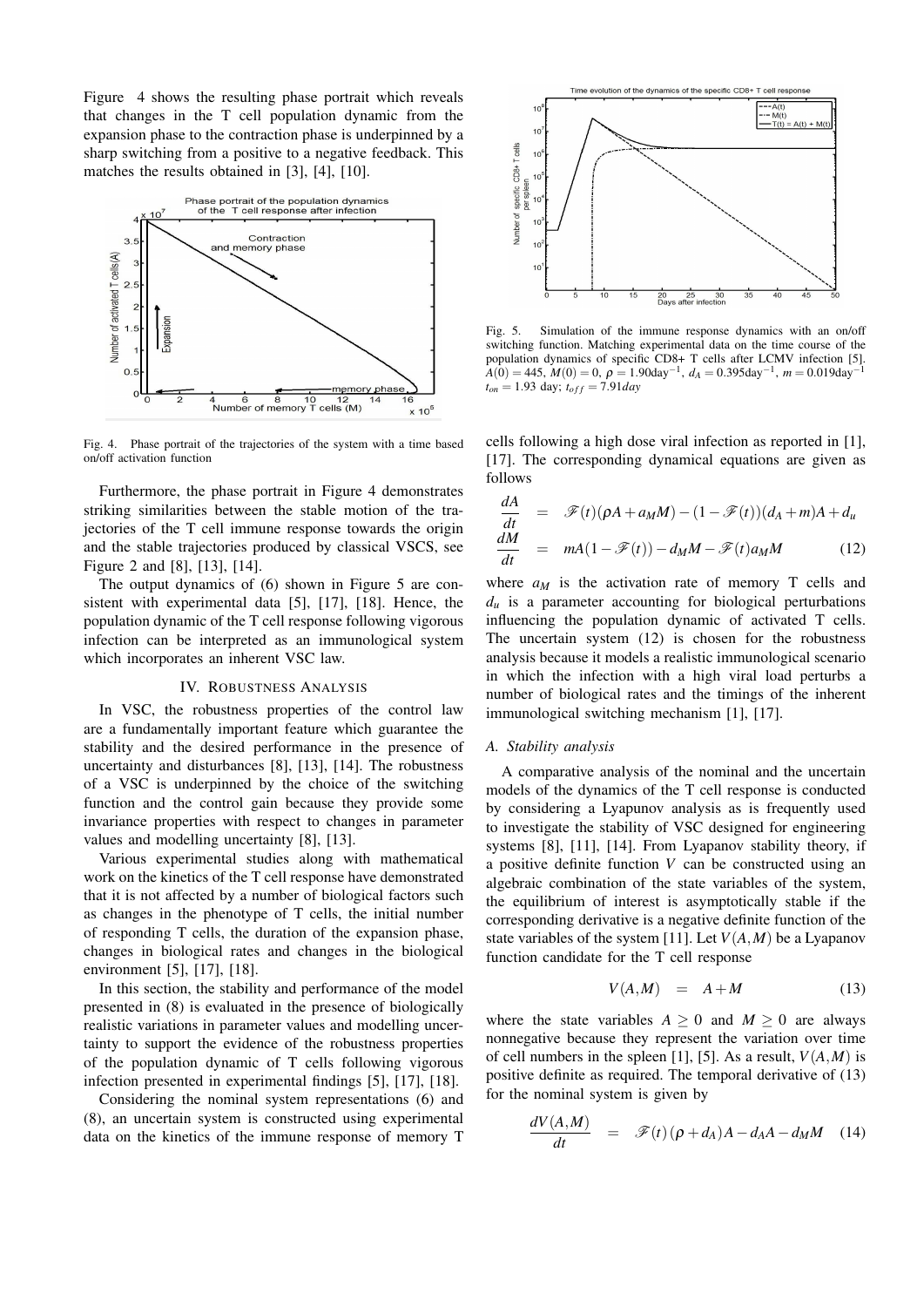The ranges of the biological parameters can be determined from experimental analysis [5], [6] and are given in Table I.

TABLE I LIKELY VARIATION OF THE BIOLOGICAL PARAMETER VALUES

Parameter  $\rho$  *d*<sub>A</sub> *m d*<sub>M</sub> *a*<sub>M</sub> Range 1.4-3.0 0.19-0.84 0.008-0.019 0.001-0.01 1-10 (*day*−<sup>1</sup> )

When  $\mathcal{F}(t) = 0$ , (14) is found to be negative definite and the equilibrium of (6) is stable. During the expansion phase,  $\mathcal{F}(t) = 1$ ,  $\rho > d_A$  and *A* increases whilst *M* is reduced to feed *A*. Therefore, the sign of (14) becomes positive and the equilibrium of the model (6) is unstable. Thus,  $\mathcal{F}(t) =$ 1 destabilizes the equilibrium for a finite time period; this ensures the rapid response of activated T cells as required. After switching to  $\mathcal{F}(t) = 0$ , the system equilibrium becomes stable. The combination of the two behaviours using (9)-(10) produces a stable motion of this immunological VSC towards the manifold  $A = 0$ .

For the uncertain system (12),  $\frac{dV(A,M)}{dt}$  may be expressed by

$$
\frac{dV(A,M)}{dt} = \mathscr{F}(t)(\rho + d_A)A - d_A A - d_M M + d_u(15)
$$

For the desired performance to be attained it is essential that the parameter variations and the disturbance permit both the unstable and stable immunological dynamics to be enforced appropriately, otherwise the immune system will fail to respond appropriately following infection [17]. Considering (13) and (15) with  $d<sub>u</sub> = 0$ , variations in the biological rates as per Table I do not affect the qualitative behaviour of the immune response models, see [5], [6]. Clearly, the sign and the magnitude of the biological disturbance signal  $d_u$ can impose undesirable immunological dynamics. The T cell response dynamics are maintained when  $\rho A - d_u > 0$  or  $d<sub>u</sub> - d<sub>A</sub>A < 0$ . The stability of the T cell response dynamics changes when the immunological control structures do not satisfy these conditions. This aligns with immunopathology when improper activation or inhibition of the T cell response occurs [16], [17]. Hence, the stability of the T cell response dynamics is analogous to that of a VSC [8], [14].

Interestingly, there are some notable analogies between the evolution of the Lyapanov function (13) as a function monitoring the energy of the system [11] and the evolution of the energy consumption of the metabolism of the immune response. In engineering systems, changes in the sign of  $\frac{dV}{dt}$ are often associated with changes in the energy regime of the system [8], [11], [14].  $\frac{dV}{dt} > 0$  implies an increase in the energy of the system whilst  $\frac{dV}{dt} < 0$  denotes a decrease in energy and a stable motion towards a steady-state [8], [13], [14]. It has been pointed out in [7], [9], [15] that resting  $T$ cells and immunological homeostasis have a small uptake of nutrients whereas the nutrient uptake and the energy production of activated T cells is higher to enable cell growth during the expansion phase.

Although the formulation of the Lyapanov function  $V(A,M)$  is not an explicit expression of the energy of the immune response, the evolution of the magnitude of this Lyapanov function along with the changes in sign of  $\frac{dV(A,M)}{dt}$ are in accordance with the dynamics of the metabolic energy regime of the immune response of T cells. Hence, as in engineering VSC, the switching mechanism of the immune response switches between different energy regimes, see [7], [9], [15], to achieve the desired immunological performance [8], [14].

#### *B. Performance analysis*

Numerical simulations inspired by experimental studies are used to assess the performance of the dynamics of the T cell response in the presence of biological perturbations and model uncertainty. Using the nominal system (8) or the uncertain system (12), simulations involving changes in the biological rates or in initial conditions reveal that these perturbations have quantitative effects which can be seen by fluctuations in the number of T cells at the peak of the expansion and variations in the number of generated memory T cells [1], [5]. However, the qualitative behaviour of the T cell response dynamic is preserved.

Figure 6 reproduces experiments from [17] in which the population kinetics of the memory T cell response following infection with a high viral load is analysed. Although the shape of the phase portrait of the T cell response dynamics is preserved, the population dynamic of T cells is impaired by some biological perturbations encompassed in *du*. Importantly, the changes in the timings of the switching mechanisms and in the biological rates of each immunological feedback structure deregulate the response and the pathogen is not removed. This reinforces that following infection with a high viral load, the switching mechanism of the T cell dynamics is disturbed [17] and the desired operation of the T cell response fails to hold.

Figure 7 reflects the case of an undesirable proliferation of activated T cells. When the disturbance signal *d<sup>u</sup>* is